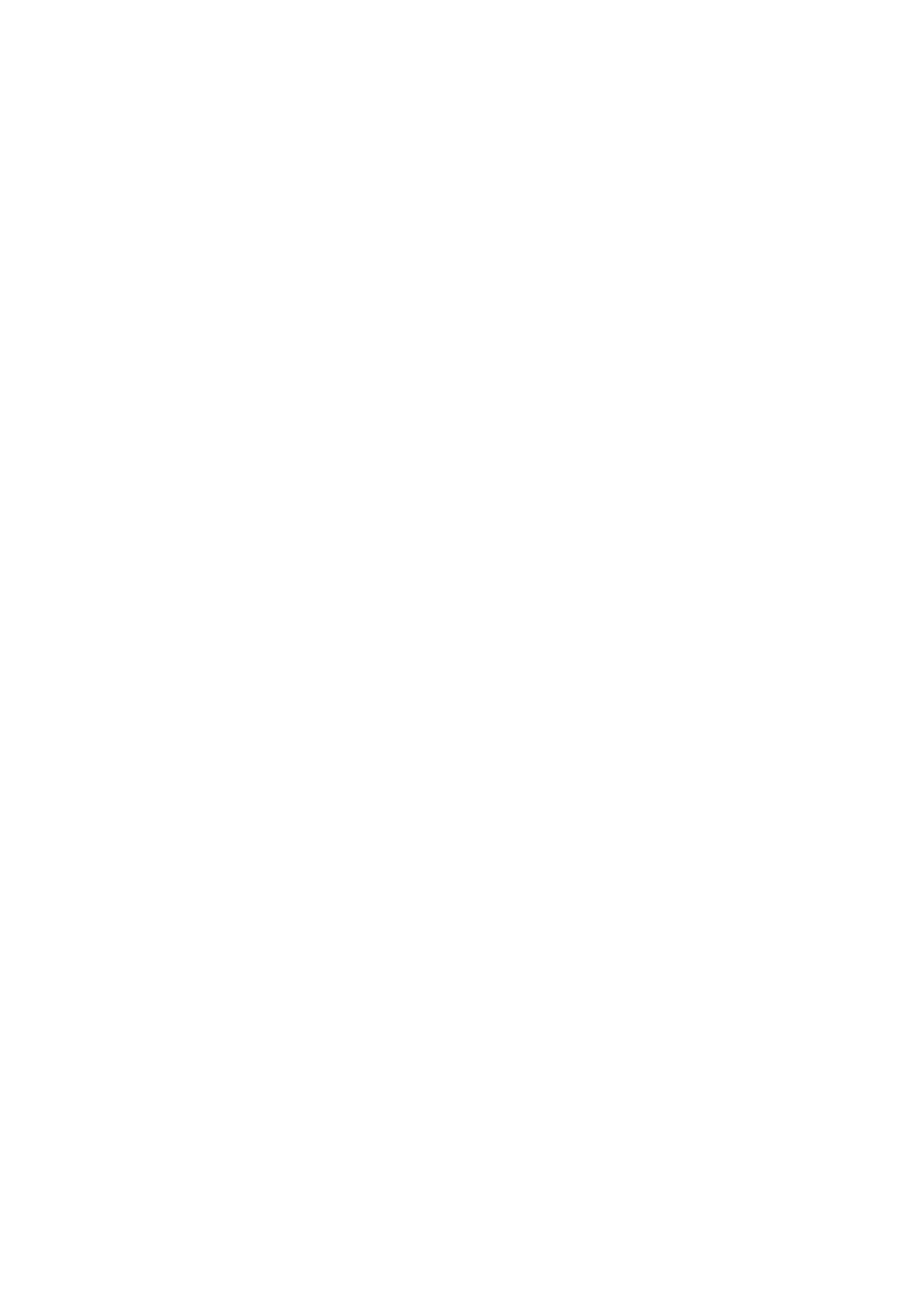# **Contents**

| $\mathbf{I}$ . |                                                                                                      |  |
|----------------|------------------------------------------------------------------------------------------------------|--|
| 2.             | 1.                                                                                                   |  |
|                | 3.                                                                                                   |  |
|                |                                                                                                      |  |
| 1.<br>2.       |                                                                                                      |  |
|                | 3.                                                                                                   |  |
| Ш.             |                                                                                                      |  |
| IV.            |                                                                                                      |  |
|                | V. Statistical information on the application of the 1990 Competition Act in the period from January |  |
|                | 1)                                                                                                   |  |
|                | 2)                                                                                                   |  |
|                | 3)                                                                                                   |  |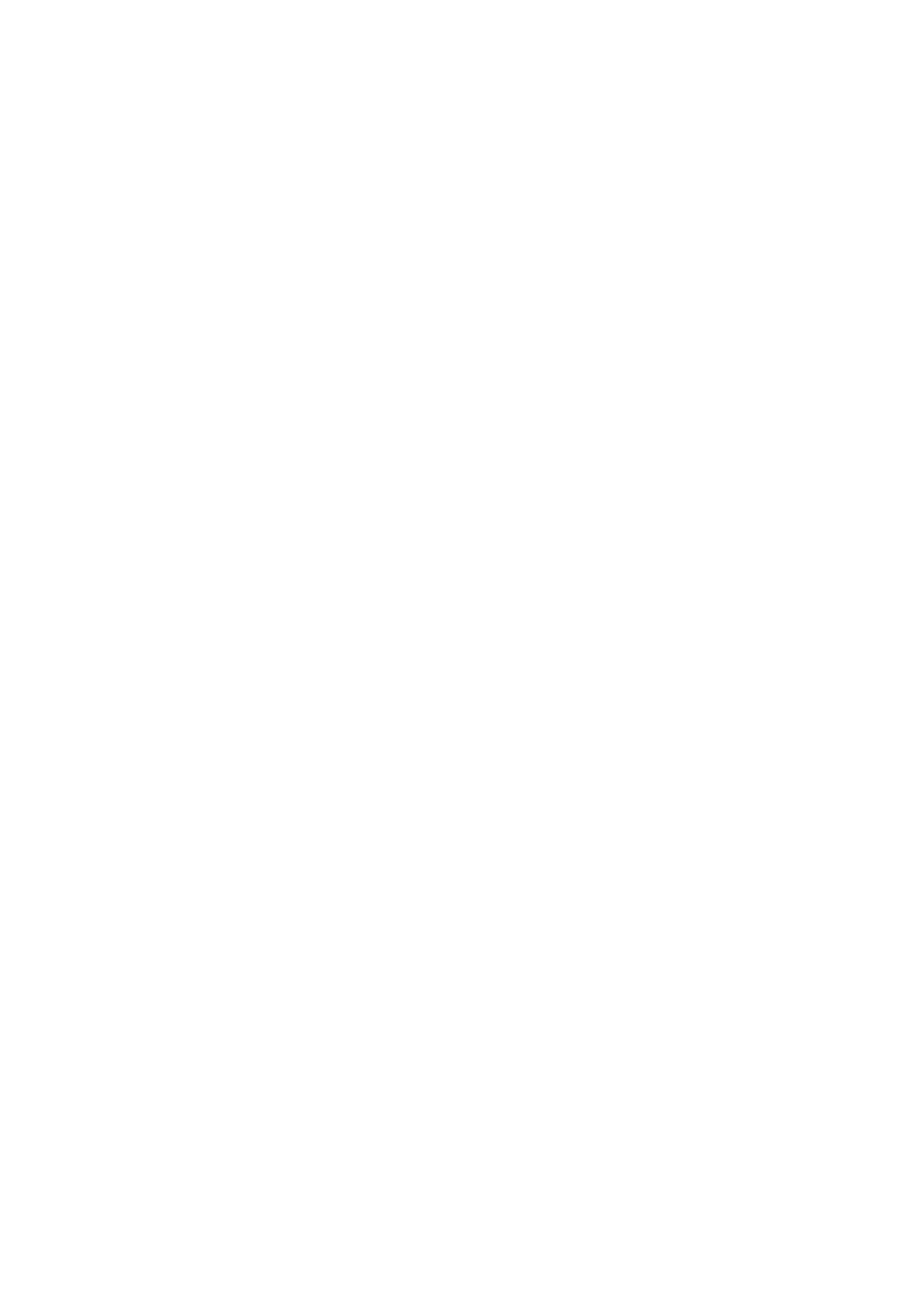## **I. Changes to competition law and policy proposed or envisaged**

#### *1. Summary of new legal provisions of competition law*

1. A new Competition Act, namely "Act No. LVII/1996 on the Prohibition of Unfair and Restrictive Market Practices" entered into force on 1 January 1997 replacing the previous "Act No. LXXXVI/1990 on the Prohibition of Unfair Market Practices".

2. The most important new elements of the Act to be applied for proceedings commenced from 1 January 1997 are as follows:

- the *scope* of the new act [Art. 1] covers market practices carried out on the territory of Hungary by natural and legal persons and companies without legal personality. The new wording cuts out the definition of 'economic activity' of the previous act, in this way extending its scope fo r example to investorial activities i.e. a field which was not covered by the old legislation. The extension of the scope to market activities of foreign undertakings in respect of anticompetitive practices is another new feature;
- the new act has kept the basic structure of the previous one and apart from anticompetitive practices contains provisions relating to 'consumer fraud' and other 'unfair market practices';
- the new law extends the *prohibition on agreements* to all kinds of vertical-type agreements [Art. 11]. (The previous Act covered horizontal agreements and of vertical restrictions it was only resale price maintenance which was prohibited.) Another extension is that the new act also covers , decisions by social organisations of undertakings, public corporations and other similar organisations ... ". The scope of the prohibition has been extended also from an additional point of view, the new prohibition covers "prevention, restriction and *distortion* of competition". The provision about the automatic voidness of agreements infringing the prohibition is also a new element of the regulation;
- in the field of abusive control the new act has an entirely new concept for *defining dominant positions* [Art. 22]. Contrary to the previous one, this definition does not contain market share thresholds, but is built on the ability of the undertakings to act independently to a great extent from other market participants. Costs and risks of market entry and exit, financial strength of the undertakings, the structure of the relevant market and market shares are among the factors to be taken into account assessing the existence of dominance in a particular case;
- the new act has kept the spirit of the old one and contains a general *prohibition of abuse* [Art. 21]. However there are some new elements put into the illustrative list of particular state of affairs of abuses, such as tying, withholding of goods, discrimination and predatory pricing;
- $-$  in respect of *M&As* the new act modified the notification thresholds. The turnover thresholds of the old act has been amended - HUF 10 billion (USD 50 million) joint net turnover, in the case of financial institutions, ten per cent of their total assets is considered in place of net turnover. The market share will not be a threshold any more - the previous Act contained an alternative threshold of 30 per cent market share. There are some new elements in the definition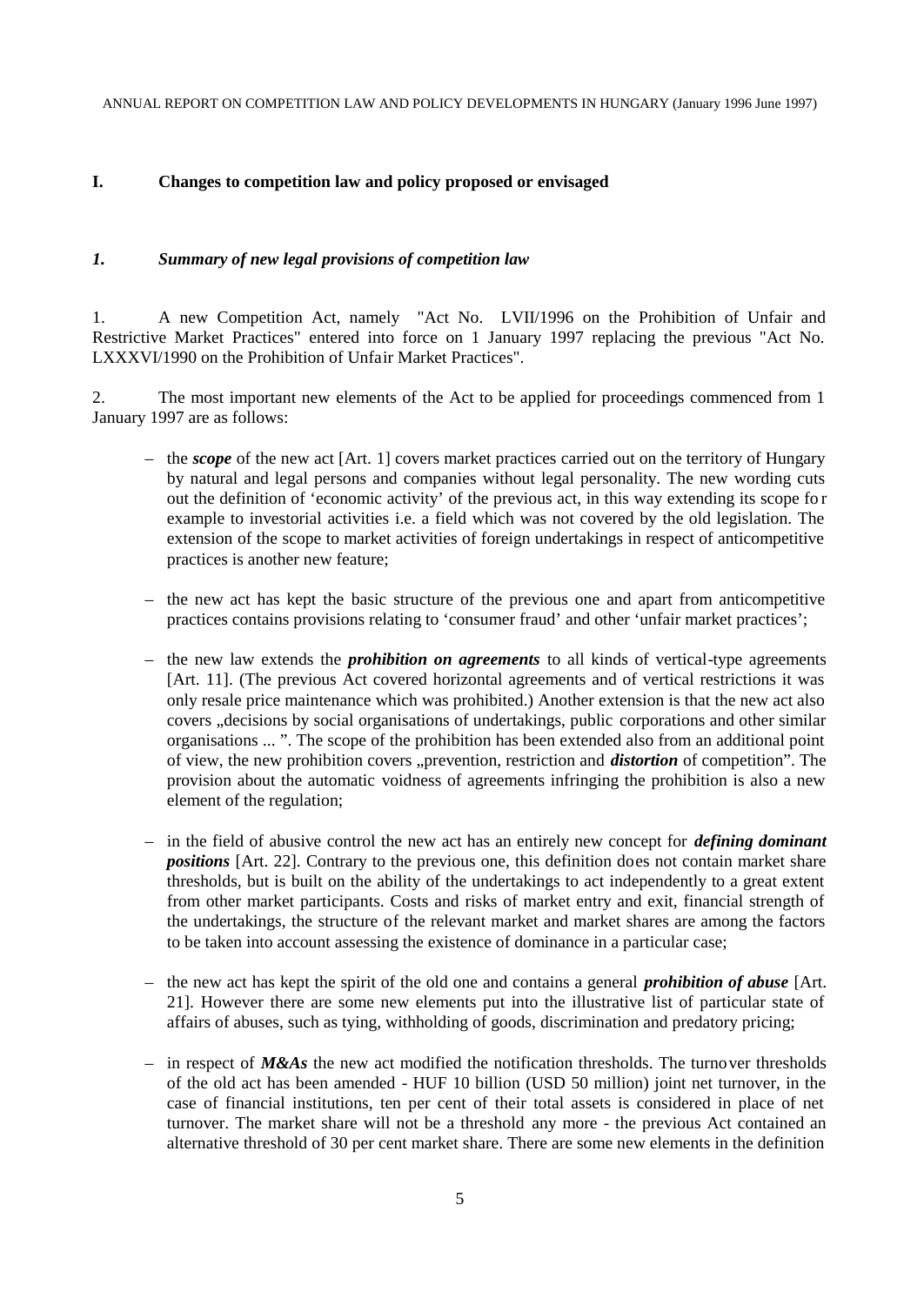of concentrations, e.g. /1/ acquisition of parts of undertakings, /2/ creation of concentrative -type JVs, /3/ acquisition of majority voting rights and /4/ acquisition of the right to appoint the majority of executive officials [Art. 23]. In difference to the previous competition act the new legislation explicitly defines that temporary acquisitions by financial instituti ons do not fall under the scope of M&A control [Art. 25];

- although with different wording but in close harmony with the European Merger Regulation the criteria of the assessment of M&A transactions have been reworded [Art. 30];
- the Hungarian competition authority may decide about separation or divestiture of the merged undertakings if the parties failed to apply for authorisation and the authority may not have been authorised the transaction [Art. 31].

#### *2. New guidelines*

3. The OEC is not empowered to issue implementing rules or guidelines to the Competition Act. However, the OEC published its new notification forms for agreements and mergers in harmony with the provisions of the new Competition Act.

#### *3. Government proposals for new legislation*

4. The 1996 Competition Act empowers the Government to adopt regulations about group exemption of agreements. In March 1997 the Government adopted three block exemption regulations, namely, for

- exclusive distribution agreements;
- exclusive purchasing agreements; and
- agreements in the insurance sector.

Other regulations (for motor vehicle distribution agreements, franchise agreements) are under drafting, it can be expected that these will be adopted before the end of 1997.

5. Both the March 1997 regulations and those under elaboration in their draft forms represent simplified versions of the relevant EC regulations.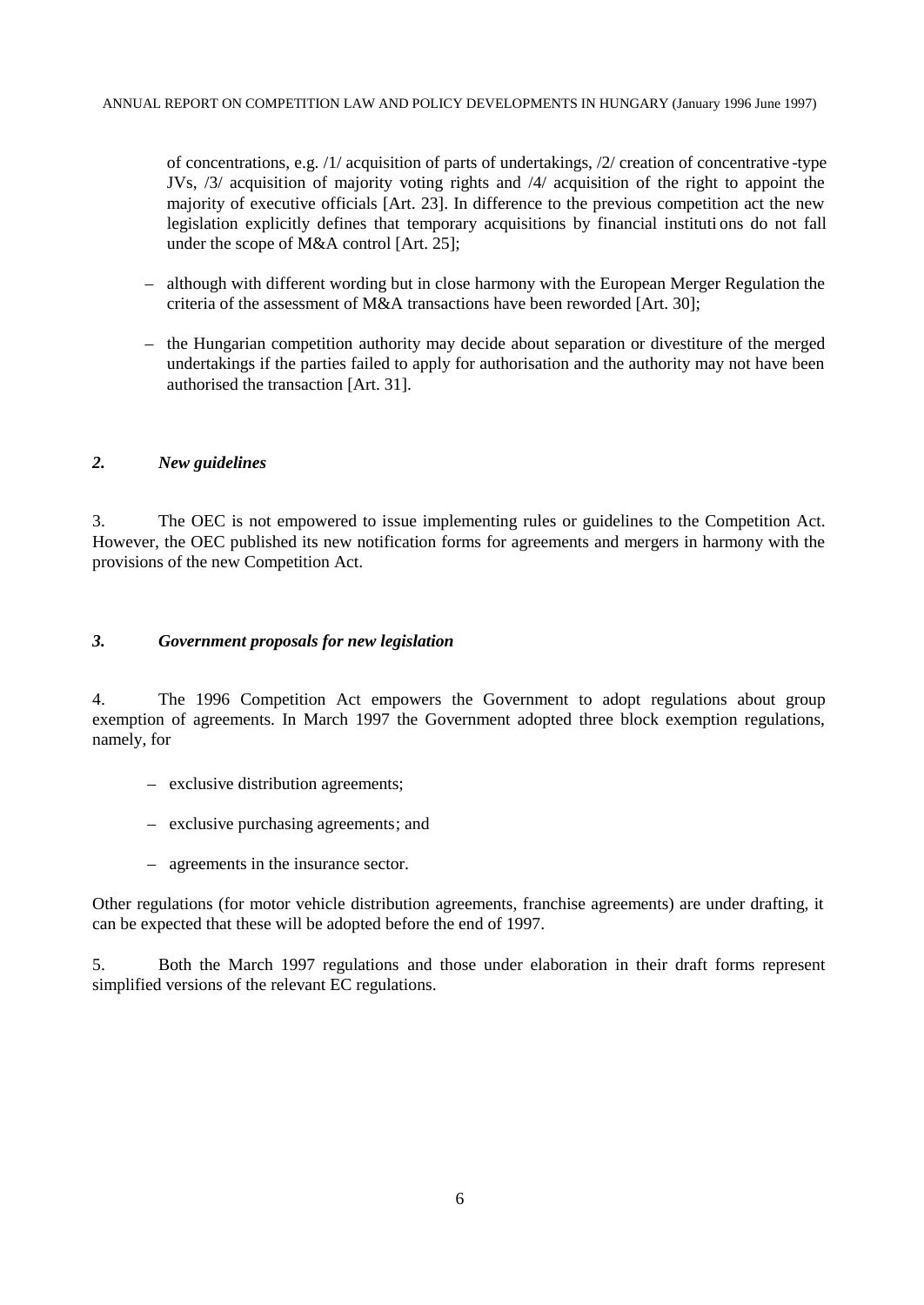## **II. Enforcement under the 1990 Competition Act**

7. One of the characteristics of the Hungarian Competition Act is that it regulates both unfair market practices and deception of consumers. Whilst rules relating to unfair market practices fall within the exclusive competence of the civil courts, the second area belongs to OEC competence. A substantial part of the workload of the Office stems from the law enforcement in this latter field, nearly half of the Competition Council decisions belongs to this category.

#### *1. Actions against restrictive agreements and abuses of dominant positions*

8. This paper reports the law enforcement experience of the Office of Economic Competition (OEC) gained in the period between January 1996 and June 1997. Since the new Competition Act stipulated that all the cases commenced in 1996 have to be assessed under the provisions of the 1990 Competition Act, in the first half of 1997 the majority of the OEC decisions were made under the 'old' Competition Act.

9. The total staff of the OEC numbered 104 persons at the end of 1996. The OEC has no regional offices.

#### *a) Restrictive agreements*

10. The 1990 Competition Act prohibited restrictive agreements or practices between competitors (horizontal cartels) or the fixing of restrictive resale prices (as one form of vertical restraints). Pursuant to the cartel regulation the prohibition applies to actual restrictions as well a s agreements potentially leading to restrictions.

11. During the reported period two comprehensive ex officio examinations were conducted concerning the anti-competitive agreements on the beer distribution market. This product commands special attention because the situation on the market (oligopolistic market structure, stagnant or declining demand, minimal imports) objectively creates incentives for restrictive agreements. In one of these specific cases the subject of the examination was the joint distribution network of five regional companies of the *Kobanya Brewery and Kanizsa Brewery*, which breweries are under the same ownership. The other case concerned the activity of the joint wholesaler of the *Sopron Brewery and Martfu Brewery*, which also have the same owner. (The extensive nature of the examination is indicated by the fact that a total of 240 undertakings were parties to the cases, and the four breweries met 58.6% of Hungarian beer sales.) The wholesalers concluded agreements with other wholesalers and large retailers. The Competition Council decided that the provision of these contracts preventing resellers from selling beer at a price below a definite price was a violation of the cartel prohibition. In their form the agreements constituted RPM, b ut they can also be considered horizontal price fixing between wholesalers as competitors. Due to the immediate action against the cartel the Competition Council considered that the actual anti-competitive effect of the price fixing could not be exploited. Therefore the Competition Council prohibited such anticompetitive practices and imposed only symbolic fines amounting to 3 million 240 thousand HUF (ca. USD 16.200). These decisions have not been challenged, and most of the fines have been paid.

12. In the process of elaborating new regulations for professions like doctors, engineers, architects, patent officers, auditors, lawyers, etc., the OEC advocated the creation or increasing the scope for fair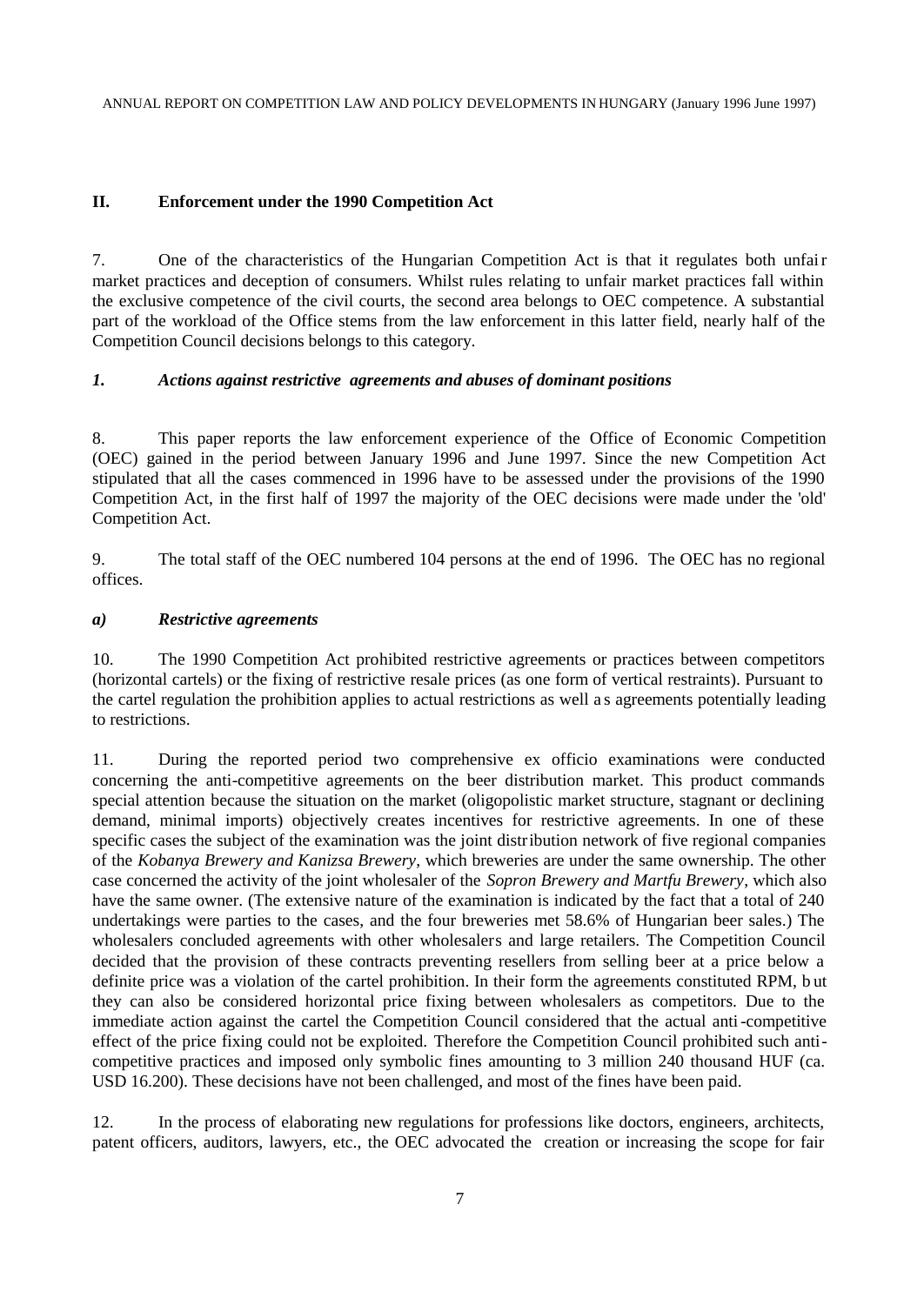competition. Sometimes these endeavours of the OEC have proved to be successful. (eg. the draft bill on 'Professional Chambers of Designing and Expert Engineers and Architects' intended to exclude from the market the designers with secondary level qualifications who used to be able to do simple planning wor k. As a result of an OEC opposition a three year period is granted by the ultimate version of the Act for these designers to obtain a special qualification for pursuing planning activities under this Act.)

13. In the period concerned two applications for exemption from the cartel prohibition were received. The Competition Council denied the exemption in one case, and in the other case the agreement had no restrictive character at all.

14. In one of the cases the *Chamber of Commerce of Hajdu-Bihar County* applied for an exemption concerning the minimum fees for driving instruction proposed by the Chamber. The Competition Council refused to grant the exemption because of two reasons. First, the Chamber cannot be qualified as an entrepreneur entitled to ask for exemption. Second, the majority of entrepreneurs affected did not want to accept the Chamber's recommendation. The decision has not been appealed. This case raised several theoretical problems. Some of these are solved in the 1996 Competition Act (extending the scope of the Competition Act to associations and chambers), but they also indicate that chambers may act even against the intention of some of their members - note that the membership is obligatory - and they have some role in attempts to restrict competition among their members. Various interest representation bodies and trade associations also show an inclination to restrict competition.

## *b) Abuse of dominant positions*

15. The Competition Council made 69 decisions concerning the abuse of dominance. Out of these, the respondent was condemned in 12 cases, while the procedure was terminated due to the revocation of the claim in 7 cases. In 50 cases the Competition Council either found no violation due to the absence of dominance, therefore its abuse is excluded by definition, or, in ten cases the dominant position was established, but its abuse could not be substantiated.

16. In abusive-type cases the high proportion of rejections is primarily attributable to the fact that the applicants assume the existence of dominance in cases when one party is indeed highly dependent on the other - for instance, because it based its business on one supplier or customer and thus assumed excessive risk -, but the other party is not dominant as defined in the Competition Act. Such cases often simply revolve around some contractual dispute.

17. Four out of the 12 condemning Competition Council decisions (on grounds of abuse of dominance) were related to the conduct of the *National Savings Bank plc. (OTP Rt.)* in the area of mortgage lending:

- the increase of service charges was publicised three months after they became effective;
- during the negotiation of the contracts for mortgages the bank created the impression that the purchase of an insurance service from OTP-Garancia Insurance Co. was a precondition for concluding a mortgage agreement; furthermore, the unilateral but lawful changes in the general terms of the mortgage were not based on objective criteria and were implemented in an nontransparent manner;
- the amount of government subsidy for the consumers available for long term subsidised mortgages was calculated with a technique disadvantageous to the consumer, thus reducing the amount of available subsidy;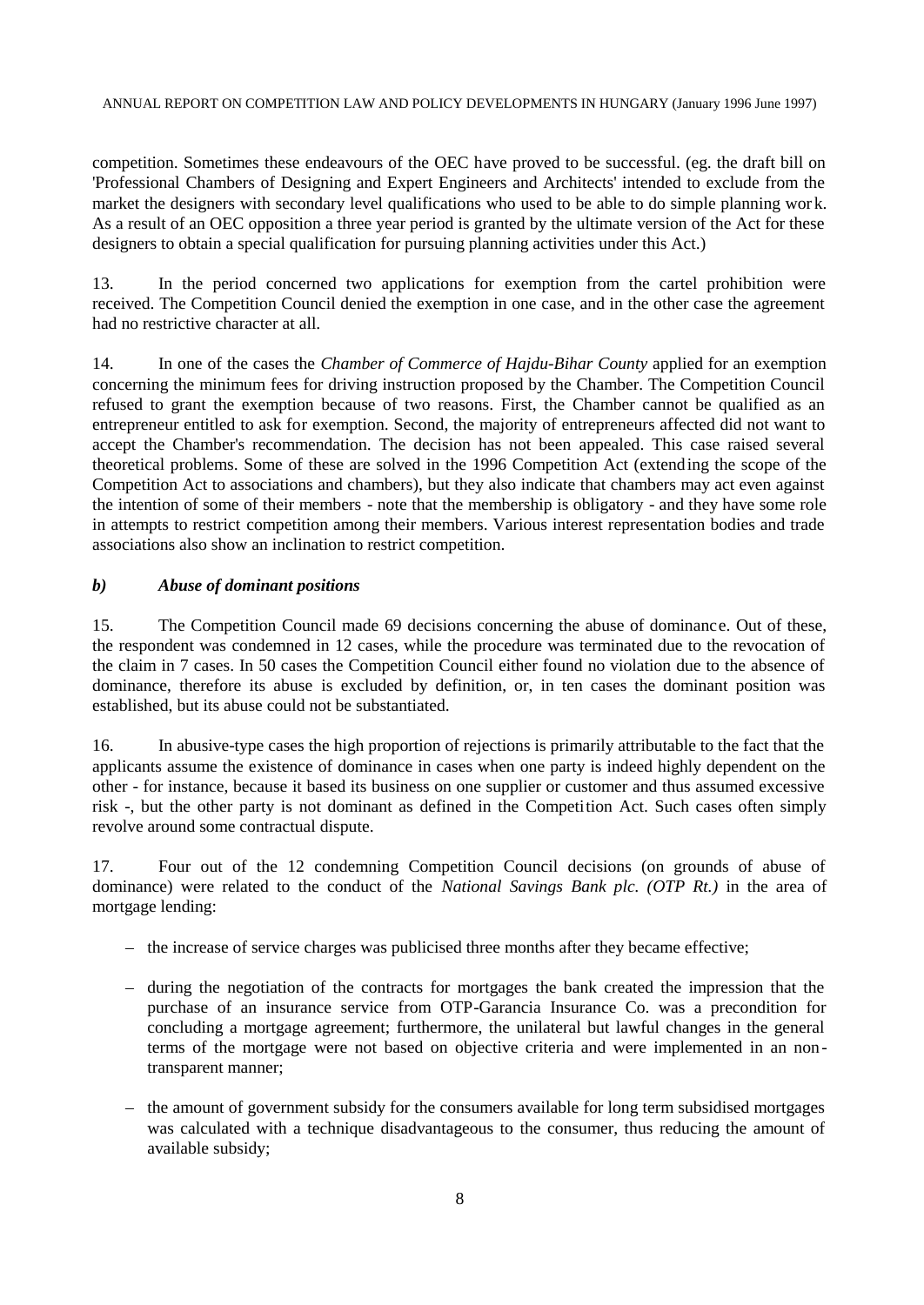– they unreasonable refrained from concluding contract facilitating the use of government mortgage subsidies.

In analysing how much the complaints about mortgage lending were justified, the fact could not be neglected that OTP had market power due to its 90% market share and the commitments arising from the long term contracts. Furthermore there was no market pressure on OTP, and presumably there would not be any market pressure for quite some time that would encourage it to make its business practices more customer friendly. The market is open to competitors, but no other banks have entered this market to an appreciable extent.(All four decisions have been challenged before the Court.)

18. Two condemning decisions were adopted against *Kabeltel Budapest Ltd*. Both of them found a section of the general terms of contract applied by the service provider illegal and detrimental to the consumer. The anomalies present on the cable television market highlight the fact that on this market, where the service provider enjoys natural monopoly after the installation of the network, regulation is called for, an institutionalised opportunity for protecting the interests of consumers is absent, and at this time the only possibility for law enforcement is that of the competition law. Both decisions were challenged before the Court.

19. The *Metropolitan Public Maintenance Co*. (Fovarosi Kozterulet-fenntarto Vallalat) was also condemned. Upon the introduction of the garbage collection charge, the firm failed to change its garbage collection system in time in accordance with the consumer demand, and charged the consumers for undemanded services. The fine imposed was a token amount but it influenced the behaviour of the company. (However, the OEC decision was challenged by the defendant.) In the second half of 1996, in an investigation started upon a similar complaint, the Competition Council of the OEC established that relatively fast reaction was made after the consumer complaint has been received to eliminate the unlawful situation. The infringement, though apparently of minor importance, is a warning sign that, when the regulation is changed in a manner detrimental to the consumer, the regulator and the undertaking concerned have the common obligation of acting with the greatest care in respect of the technique, substance and implementation of the regulation.

20. The Competition Council condemned the *Debrecen Waterworks Co*. (Debreceni Vizmu Rt.) because it was willing to invoice on the basis of the measured consumption only if one of two types of water meters identified by the firm were installed out of the approximately 80 types licensed by the authorities. With this conduct it excluded the distributors and manufacturers of the other brands from the market without any reasonable justification. Unfortunately this phenomenon is not unique, and even though such behaviour has lost its legal basis as a result of legislative changes of recent years, certain service providers (in the case of gas and water pipelines, electricity grids and other areas where the installation of certain fittings, instruments etc. and the commissioning of the system is subject to regulatory licenses) follow discriminating business policy which constitutes barriers to entry. (Debrecen Waterworks challenged the decision of the Competition Council.)

## *2. Mergers and acquisitions*

21. The Competition Council adopted decisions on 30 cases; in 22 cases it permitted the concentration, while in the remaining cases it declared the absence of obligation for authorisation.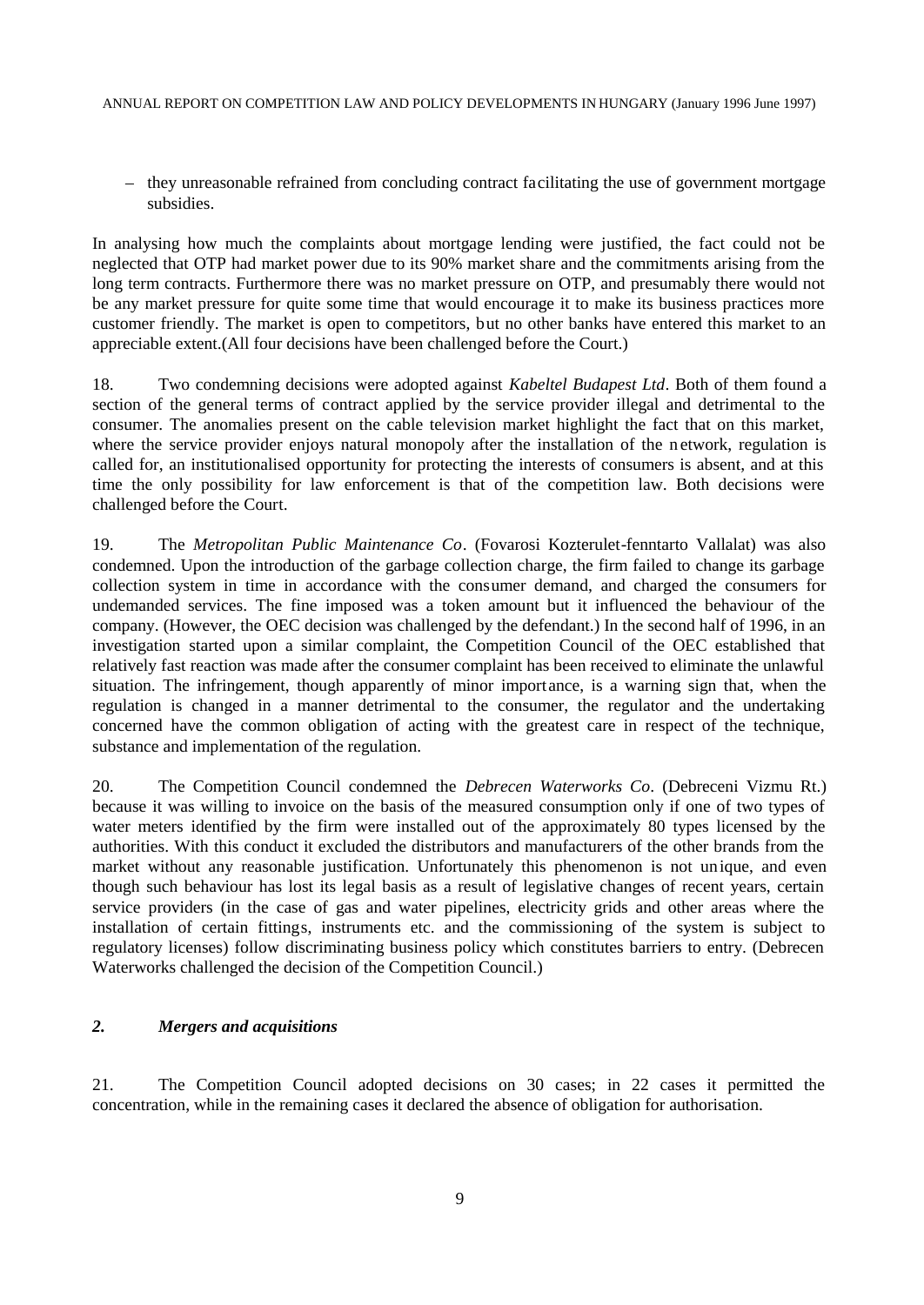22. In some significant cases the market participants purchased their competitors or other undertakings on their vertically connected markets. Instance for such subject-matters are the Hungarian Oil/Nitrogenworks (MOL-Nitrogenmuvek), the Dunapack/Halaspack, the Graboplast/Keszta-Dunawall, the National Savings Bank/Merkantil Bank (OTP-Merkantil Bank), the Agrana/Hungarian Sugar (Agrana-Magyar Cukor) and the Siemens-Erokar acquisitions. All of these transactions were authorised by the Competition Council for certain reasons, among which the role of import competition can be mentioned in the first place, or in some cases detrimental effects stemming from the decrease in the number of market participants or from the higher level of concentration were outweighed by advantageous economic effects.

23. Several privatisation decisions resulted in transactions falling under the competence of the Competition Act. Examples include the acquisition of Hungarhotels plc by Danubius plc. In this particular case the merger of the capacities of the Danubius and Hungarhotels plc. was examined in four regions (geographic market) and concerning three, four and five star hotel accommodation (product market). Any appreciable increase in market share was noticeable only in the category of four star accommodation in Budapest region. However, the Competition Council considered that there is a considerable fluctuation of consumers and of the hotels themselves in Budapest between the three and four star, and the four and five star categories. Thus the market power of the applicant following the acquisition of control is better described by its joint share on the three-four or four-five star hotel accommodation market (relevant market) than its share on the market of four star hotels alone. Having considered the possibility of market entry and exit, the Competition Council estimated that the market share of the applicant that reflects its real market power on the Budapest hotel market was approximately 35 %, and considered that the proposed acquisition would not prevent the development of competition on that market. Accordingly, the acquisition of control was authorised.

24. In most concentration cases subsidiaries were merged or amalgamated into the parent company. This is a typical trend, adjusting in accordance with market consideration the situation that arose as a result of the decentralisation wave of transformation and privatisation. Such cases included the merger into the parent companies of the subsidiaries of OMV, Danone, Messer Griesheim, Porsche Hungary, Balatonboglar Vineyard, Sarvar Poultry Processing plc, and Vertes Power Plant. [These kinds of concentration do not constitute transactions to be authorised according to the provisions of the new Competition Act anymore.]

25. The Ciba-Geigy/Sandoz case was an interesting example of the merger of subsidiaries that also had international relevance. The foreign parents that owned various subsidiaries in Hungary merged, and requested authorisation for their merger in Hungary because of the effects of the deal in this country. However, the scope of the Competition Act effective until 31 December 1996 did not cover undertakings operating abroad or concentrations emerging in this manner.

#### *3. Experience related to court reviews*

26 Cases investigated by the experts of the OEC were (and are also, under the new Act) decided by the Office's Competition Council, a decision-making body comprised of seven staff members (five lawyers and two economists). Each case was decided by a minimum group of three out of the seven members with a lawyer as chairman. Decisions of the Competition Council can be challenged before the Metropolitan Court of Budapest, with possible subsequent appeal to the Supreme Court.

27. In 1996 final judgements of the Supreme Court altered OEC decision on legal grounds in three cases, while in two other cases the Metropolitan Court reversed the decision of the Competition Council.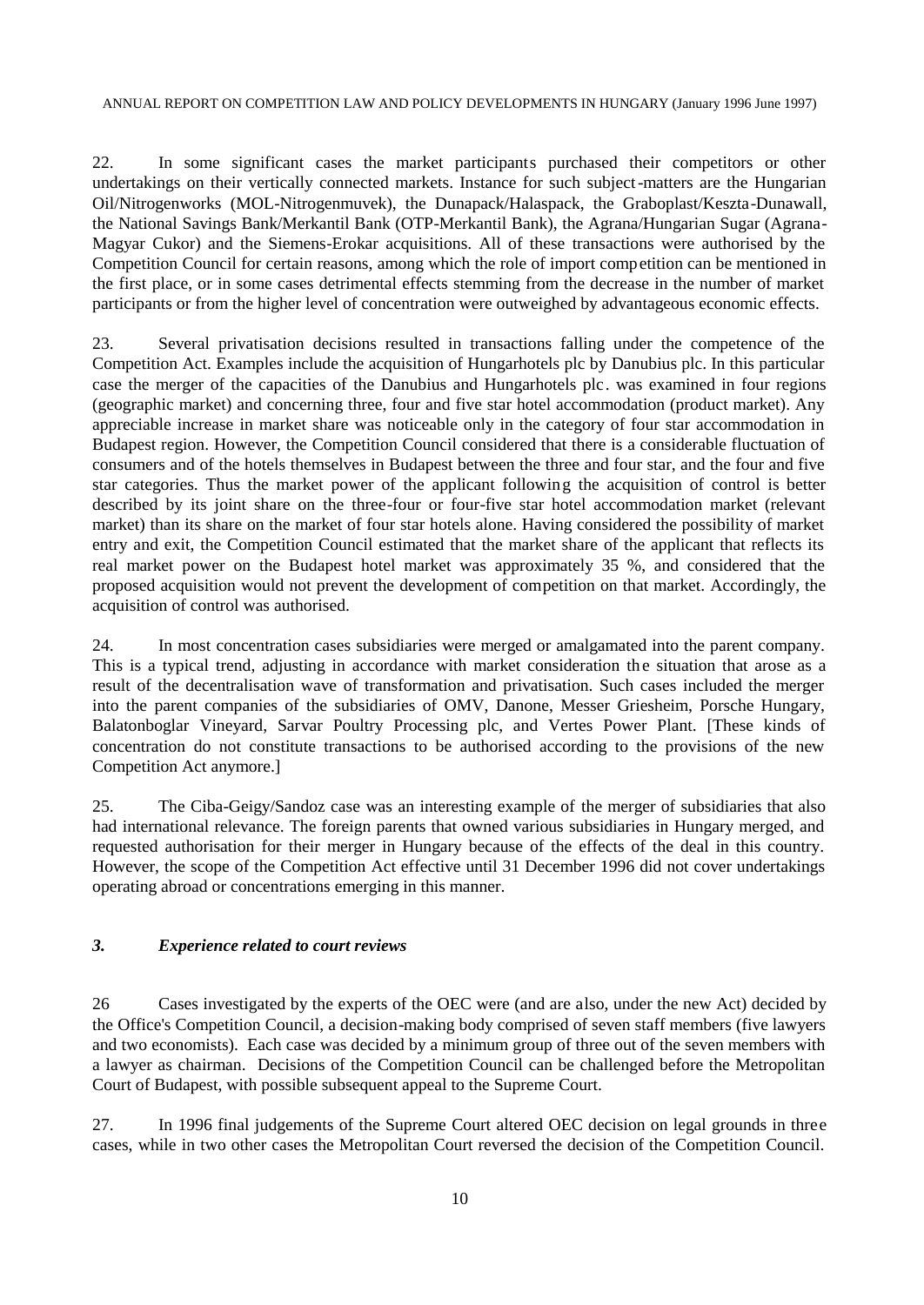However, only 7 out of the 127 court decisions reversed the OEC decisions which fact indicates that the conceptual basis for the decisions is largely identical during the 6 and a half year practice of law enforcement.

28. With one exception, the decisions altered in 1996/1997 do not entail any difference in the interpretation of law between the OEC and the courts. The reversal is primarily because dis cretionary elements frequently play a significant part in competition law proceedings.

29. In one case, however, there was a fundamental difference of principle. Subsequent to a Metropolitan Court decision upholding the decision of the OEC, the Supreme Court did not consider the conduct of Hungarian Railways (MAV Rt.) illegal because it acted in the capacity of customer, which, according to the court, does not constitute an economic activity (production or service provision for consideration) under the scope of the Competition Act. The OEC protested against this interpretation at the court of appeal (at a special College of the Supreme Court, where Supreme Court decisions may be appealed for last resort), but this special College of the Supreme Court (as the court of review) upheld the above view. In the future this dispute will not reoccur because the new Competition Act defines the scope of the Act in such a way that it indisputably covers any practices committed by customers.

30. The procedure for competition cases at the Metropolitan Court takes one-one and a half years, while, if the ruling is appealed to the Supreme Court, this last phase takes an average of three years. This is shown by the fact that the court review of the Competition Council decisions made in 1991-93 have been completed, with a few exceptions. Decisions which have not been yet finalised relate mainly to significant cartel and abuse of dominance cases or the illegal advertising of tobacco and alcohol products. As far as cartel cases are concerned, the sugar cartel decisions of 1993 was upheld by the Metropolitan Court, but the Supreme Court will hold the first hearing only in the autumn of 1997. In the coffee cartel case of 1994 the Metropolitan Court has not made its decisions yet. Of the dominance cases, the court review of an OEC decision from 1991 stating the excessive pricing of number plates and a dismissing decision from 1993 on the excessively low purchase price of sunflower seed have not been concluded yet.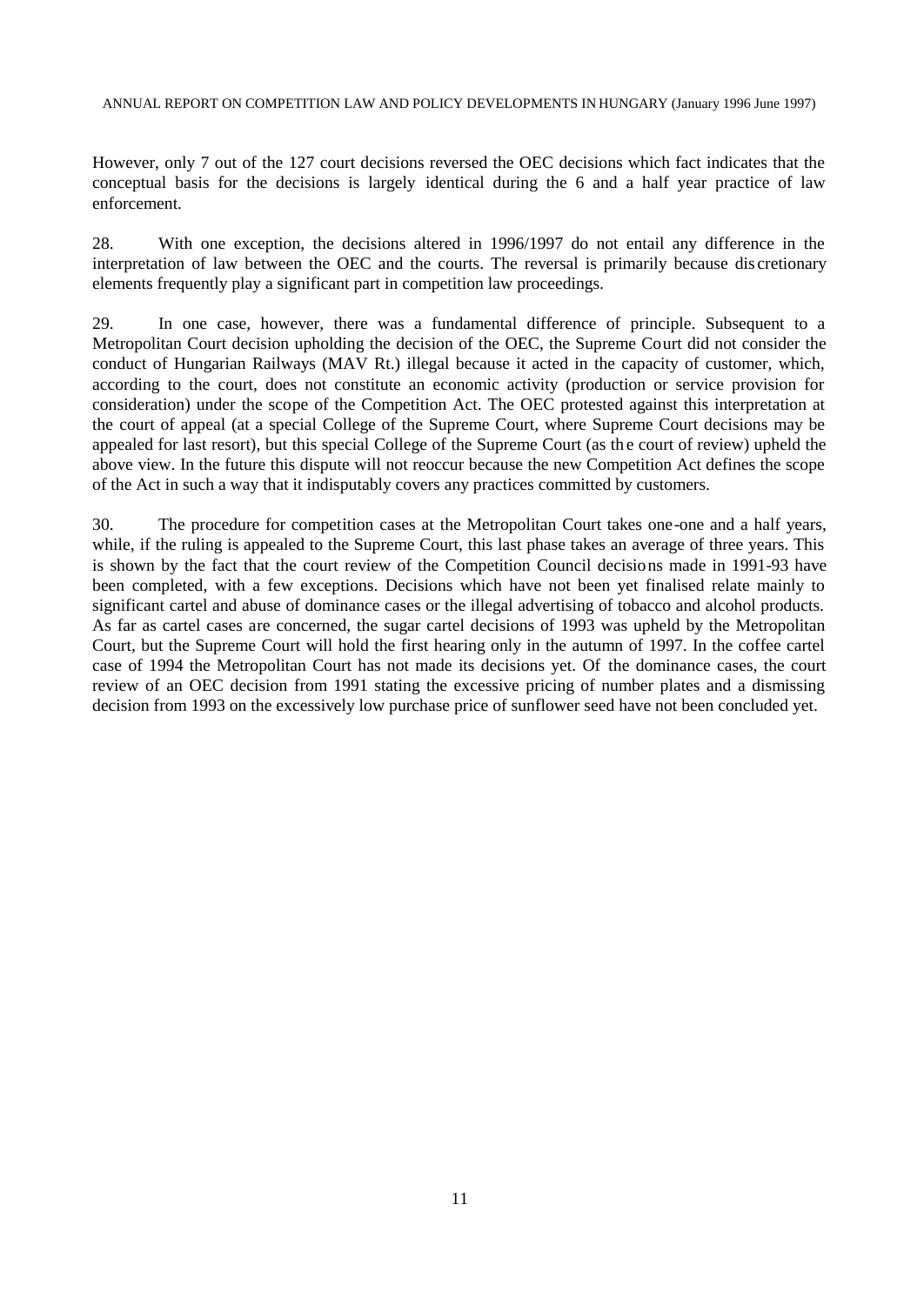## **III. OEC participation in the formulation and implementation of other policies**

31. According to the provisions of the 1990 Competition Act, ministers are obliged to solicit the opinion of the Office of Economic Competition on every draft bill that would have a restrictiv e effect on competition, including, in particular, market access, exclusive rights or price regulations. The OEC received about two hundred drafts last year, of which only a smaller part had the effects listed above.

32. In 1996 there were no major changes in the regulation of public services; the relevant laws were adopted previously and some of them had been in operation in prior years (for instance, price controls in telecommunication). Part of the regulation of the energy sector came into effect in 1 996. The experience with the operation of regulatory systems confirmed the concerns and doubts that the OEC had at the time when the rules were formulated, and raised new ones. Regulations do not adequately fulfil their competition policy function; they contain numerous details which are not in line with the original theoretical models they were moulded after. The principles are not carried through all the details, which hinders or prevents the implementation of the original intentions.

33. The price regulation of telecommunications is one example for unsound solution; it is a price cap type system, which is considered modern, but the actual parameters have been defined loosely, therefore there is no pressure for efficiency. This has resulted in the situati on that the price increase introduced by Hungarian Telecommunications plc (MATAV) in 1997 was smaller than what would be possible under the price control system. The government has given up the right to revise the price control system that was established in the concession agreement in 1993.

34. Another deficiency in the system is that although the concession agreement requires MATAV to record the costs of the activities performed under exclusive rights separately, i.e., as a monopoly, this has not been done so far. Even if it were to happen in the future, it would promote the competition policy objectives adequately only if the network and other expenses were separated, and the various activities were fully segregated in the accounts. This is also a precondition for the effective operation of the regulation and the enforcement of public consumer interests.

35. The price control system does not cover the full range of concession activities, and the company, which also engages in non-concession businesses, can engage in cross subsidisation in a manner not transparent to the regulators or the OEC.

36. The price regulation of electricity also raises problems. The system is a mix of several regulatory models (price cap, cost based, rate of return based). As a result, the benefits of none of the models are present. In the price cap system the average allowed price level is set for a relatively long period (3 -5-10 years) on the basis of an automatic adjustment mechanism ("indexation"). In this model the regulated firms are interested in more efficient operation, there is no need for permanent cost analysis (it is needed only at the introduction of the system and upon its adjustment). The presence of the principles of the other regulatory models and the most recent developments (quarterly review) eliminate the essence and the benefits of the price cap system.

37. In the energy sector the vertical levels have been partially separated. However, the regulation should serve the purpose of the separation of infrastructures and of activities that constitute a natural monopoly from the areas and activities suitable for competition, and the introduction of competition in the latter field. In our view the separation in practice does not go hand in hand with the introduction of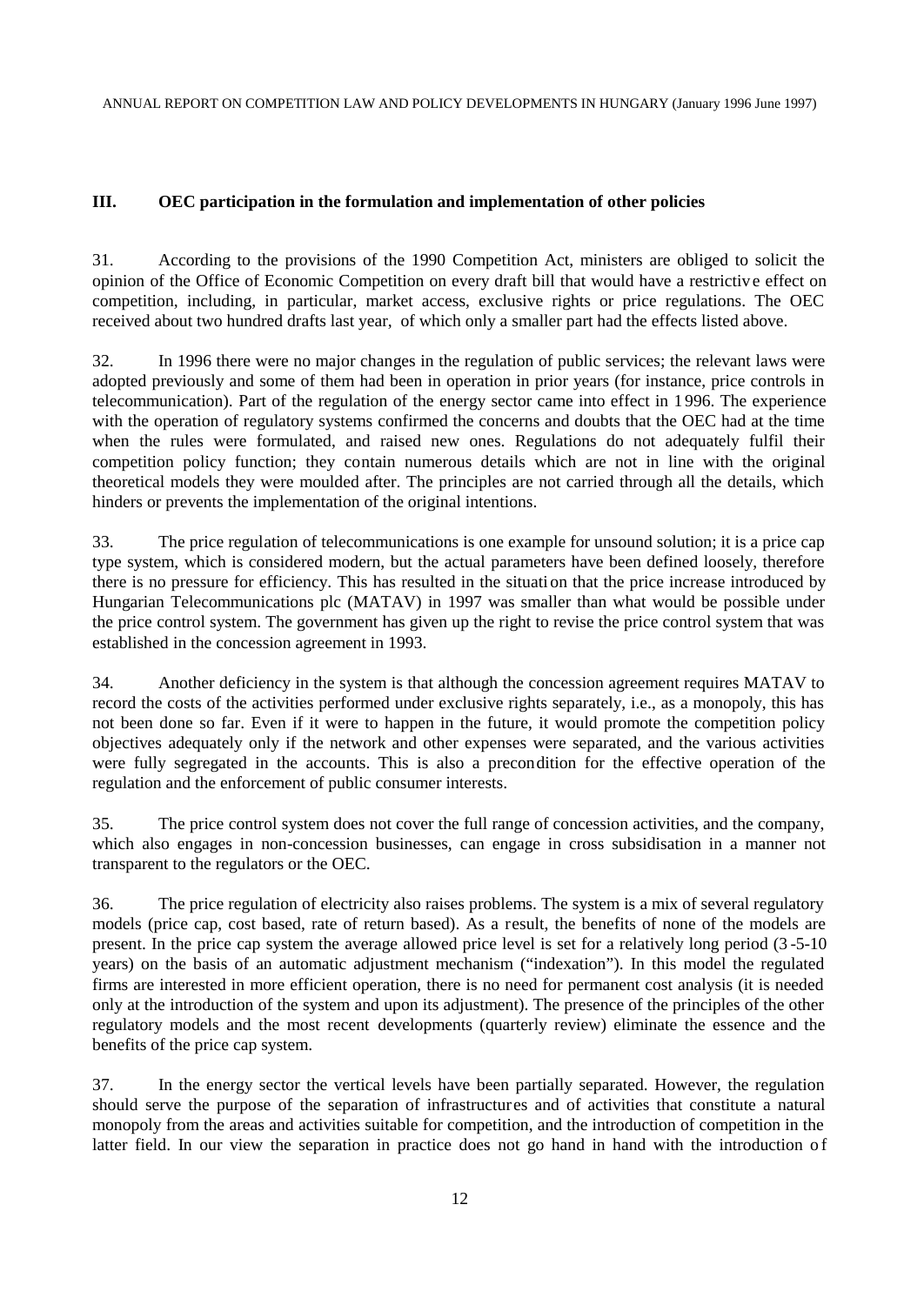competition in this area. The separation itself has remained partial because some natural monopoly activities are mingled with others, while the problems of cross subsidisation have not been resolved satisfactorily.

38. There are some competition law enforcement experiences in some other areas related to regulation or the absence thereof affecting competition:

- some local utilities supervised by local governments can also be considered as natural monopolies (communal services, local transportation etc.). However, local regulations are not supported by uniform principles and solutions; as a result, either the local by-laws appropriate for the new situation have not been issued, or there are great differences regarding the content of the rules. This is one of the reasons why there are many anomalies on these markets. Since the boundaries of mandatory state responsibilities and the market are continually changing in the case of these services, while the defencelessness of the consumers does not necessarily lessen as a result of the appearance of competition, it would be necessary to define in law the minimum requirements, regulatory principles or potentially applicable solutions that the local governments' by-laws must be in line with.
- in many instances the public administrative-, ownership- or entrepreneurial-type decisions of local governments take the same legal form, i.e. they are considered as public administrative resolutions. As a result, the ownership- or entrepreneurial-type decisions can be challenged only in a procedure used for decisions made in the capacity of public administration (administrative lawsuit, petition to the Constitutional Court). This may mean for the competition supervision that any elements of the decisions made by local governments in their entrepreneurial capacity but clad in the legal form of public administrative decision that violate competition law can only be challenged in a lengthy administrative lawsuit, while other undertakings can be subject to competition supervision proceedings for the same offence. Such a distinction is not justified.

39. Realising these anomalies the OEC drew the attention of the Parliament to the circumstance that regulations were needed in the areas where market failures were present, and regulations would have important competition policy functions. Therefore neither the situation of lacking regulation nor the situation of regulation that does not fulfil its competition policy functions in these areas is desirable. Both types of shortcomings exist in Hungary.

40. For the request of the Economic Committee of the Parliament the OEC prepared a detailed submission in June of 1997 summarising the most important competition policy aspects of the regulations in the different specific sectors.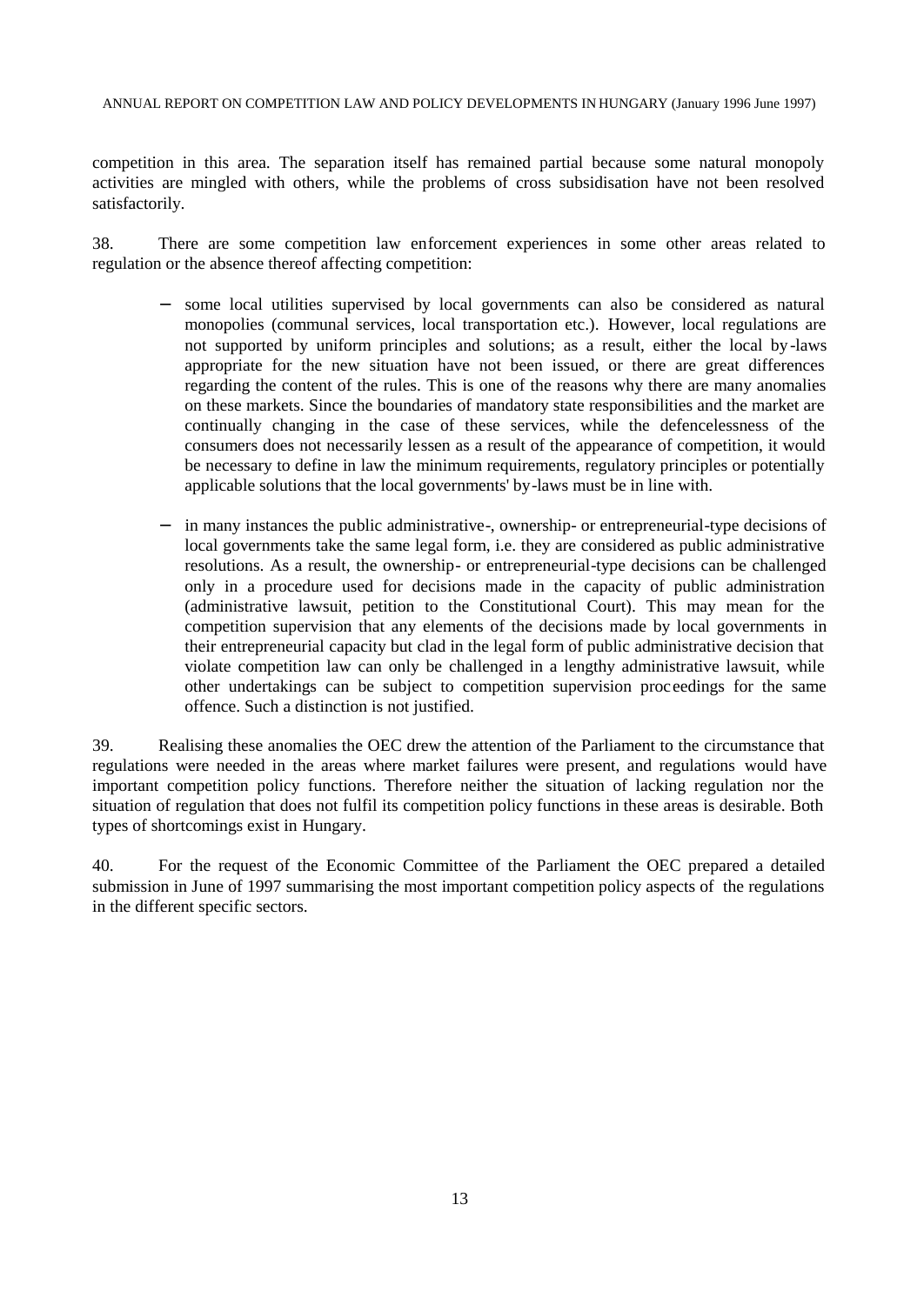#### **IV. Publications on competition law and policy**

In the period between January 1996 and June 1997 surveys and reports relating to competition law and policy were published as follows:

VISSI, Approximation to the Competition Policy of the European Union Study prepared for the "Conference on Competition Policies in the Countries in Transition" Florence, 7/8 June 1996

VISSI, The Competition Act and the Economic Policy Background of Its Amendments Study prepared for the Third Hungarian Lawyer's Assembly published in: 'Gazdasag es Jog' 7-8/1996

VISSI, Market Infrastructure, Competition Policy, Accession to the Union Study prepared for the "XXXIV<sup>th</sup> Assembly of Economists", Gyor, 22 May, 1996 published in: 'Kozgazdasagi Szemle' September/1996

- VÖRÖS: Handbook of European Competition Laws 2nd edition, LOGOD, Budapest, 1996
- TOTH, Competiton Law of the European Community JATE, Szeged, 1996

Sarai-TOTH, EC Competition Law ITD Hungary, Budapest, 1997

Kaszaine-MISKOLCZI, Handbook on Competition Law HVG-ORAC, Budapest, 1997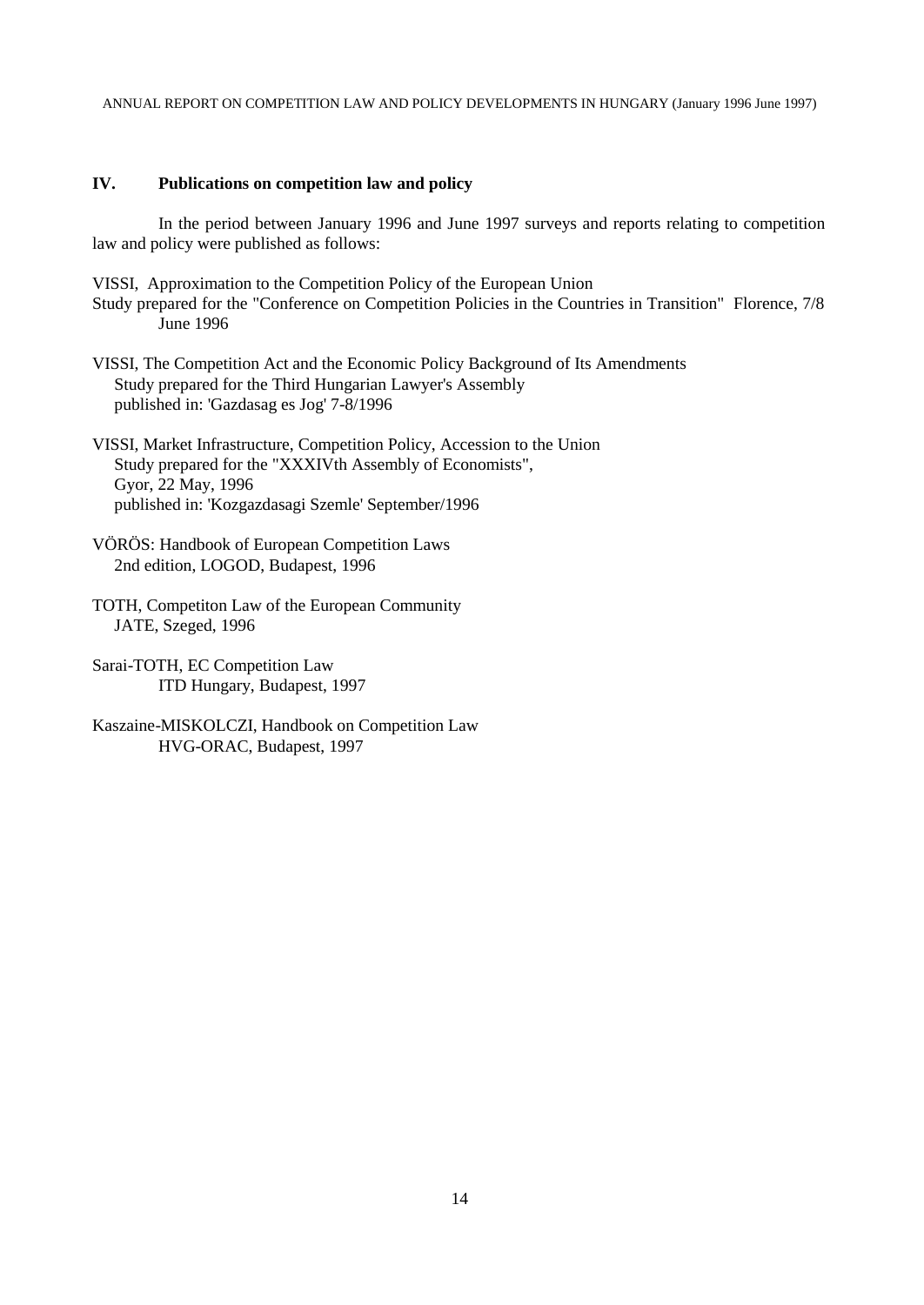## **V. Statistical information on the application of the 1990 Competition Act in the period from January 1996 till June 1997**

#### *1) Types of Cases concluded by the Decisions of the Competition Council:*

| <b>Blanket Clause</b>                       | 32  |
|---------------------------------------------|-----|
| <b>Unfair Market Practices</b>              |     |
| <b>Consumer Fraud</b>                       | 82  |
| <b>Restrictive Agreements</b>               | 8   |
| <b>Cartel Notification</b>                  |     |
| Abuse of Dominant Position                  | 69  |
| Merger                                      | 30  |
| Case Transferred by Court for Imposing Fine |     |
| Sum total                                   | 224 |

## *2) Types of the Decisions of the Competition Council 224*

| <b>Establishing the Violation of Law</b> | 64 |
|------------------------------------------|----|
| under Article 3 (Blanket Clause)         | 4  |
| under Article 11 (Consumer Fraud)        | 50 |
| under Article 14 (Concerted Practices)   | 7  |
| under Article 20 (Dominant Position)     | 12 |
| imposing fine based on a court decision  |    |
| <b>Authorisation</b>                     | 22 |
| of Merger or Acquisition                 | 22 |
| <b>Refusal of Approval</b>               | 1  |
| for Exemption of Cartel                  |    |
| <b>Termination of Proceedings</b>        | 56 |
| <b>Refusal of Complaint</b>              | 81 |